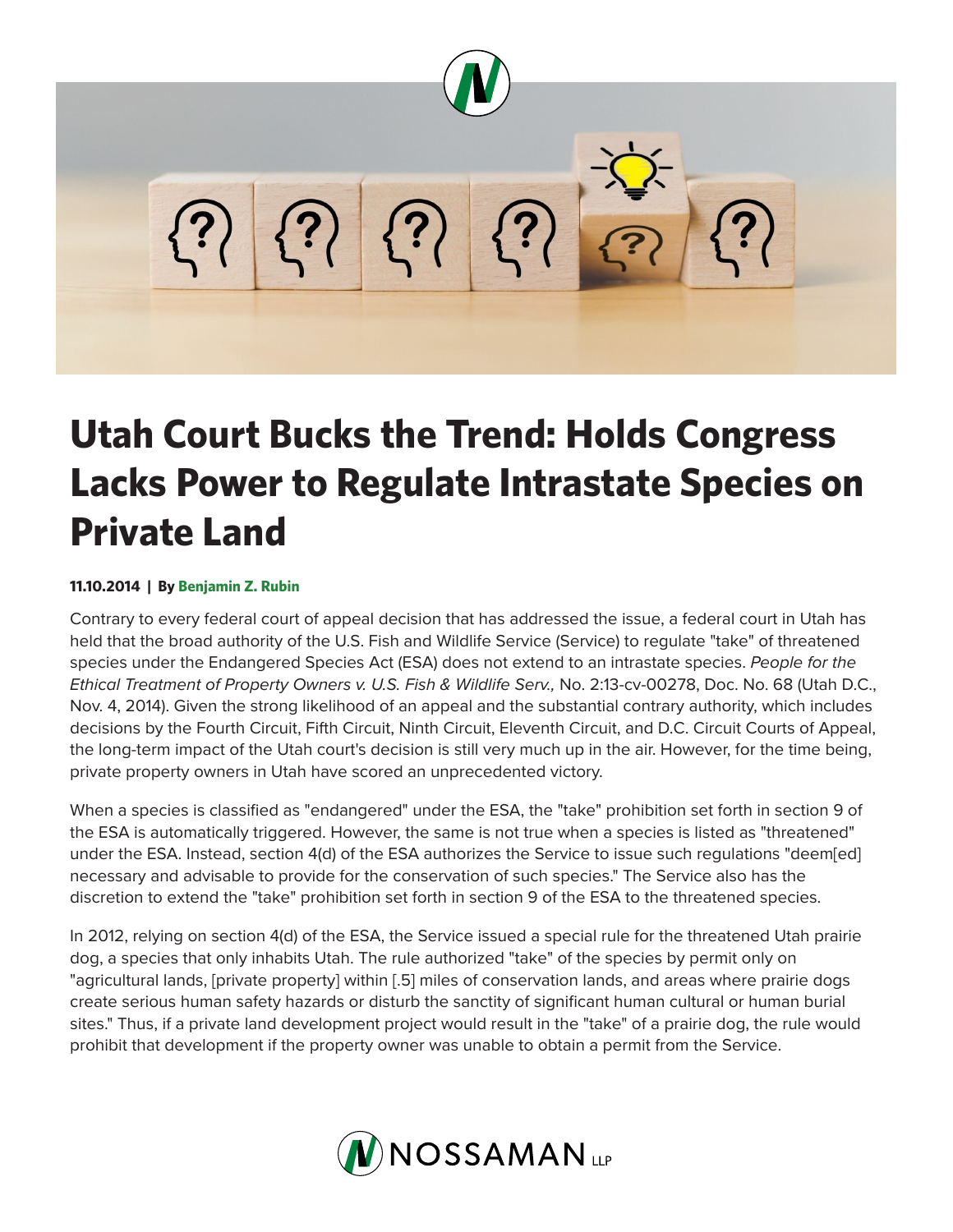A group known as People for the Ethical Treatment of Property Owners (PETPO) sued the Service under the federal Administrative Procedures Act, alleging that the Service lacked the authority to regulate a purely intrastate species on non-federal land. In defense of the special rule, the Service argued that the Commerce Clause and the Necessary and Proper Clause of the U.S. Constitution allow Congress to regulate the prairie dog on private land because such regulation has a "substantial relation" to interstate commerce. Specifically, the Service asserted that the rule was justified based on the three following independent grounds: (i) many of the proposed activities that are prohibited by the special rule such as commercial development are economic in nature, and therefore there is a substantial relation to interstate commerce; (ii) because the prairie dog has biological and commercial value, any take of the species substantially affects interstate commerce; and (iii) regulation of take of the prairie dog is essential to the economic scheme of the ESA and therefore authorized under the Necessary and Proper Clause.

As to the Service's first substantive argument, the court explained that the question is not whether the special rule substantially affects commercial activity, but whether "take" of prairie dogs substantially affects interstate commerce. Thus, the Service could not rely on the fact that the rule prohibits property owners from engaging in commercial activities to demonstrate a substantial relation to interstate commerce; instead, the Service needed to show that "take" of prairie dogs, in and of itself, substantially affects interstate commerce.

The court also rejected the Service's second argument, that the rule is valid because the prairie dog has biological and commercial value, finding that the connection was "too attenuated to establish a substantial relation between the take of the Utah prairie dog and interstate commerce." Specifically, while the court acknowledged that the species affects the ecosystem by providing food for other species and that it has been the subject of scientific research and published books, it ultimately found the Service's argument wanting, stating that "[i]f Congress could use the Commerce Clause to regulate anything that *might* affect the ecosystem . . . , there would be no logical stopping point to congressional power under the Commerce Clause. Accordingly, the asserted biological value of the Utah prairie dog is inconsequential in this case." The court also found that the Service's claim of "commercial value" was simply not supported by the evidence, as there was no evidence that tourism in Utah would suffer from "take" of the prairie dog on nonfederal land.

Finally, the court rejected the Service's third argument, that the prairie dog rule is essential to the economic scheme of the ESA, because it found that take of the species would not substantially affect the national market for any commodity regulated by the ESA. The court distinguished the special rule for prairie dogs from the Service's special rule for the take of bald eagles by noting that there is a national market for bald eagle products, whereas there is no national market for the prairie dog. Consequently, unlike the prairie dog, even purely intrastate take of bald eagles substantially affects the interstate market for the species. The court also found that the prairie dog is not a major food source for any federally protected species for which a national market exists, and thus the fact that the bald eagle and other protected species may prey on the prairie dog is inadequate to justify the rule.

Accordingly, the court held that the neither the Commerce Clause nor the Necessary and Proper Clause of the U.S. Constitution authorizes the take of "purely intrastate species that has no substantial effect on interstate commerce" and whose regulation "is not essential or necessary to the ESA's economic scheme."

While the Utah court's decision is certainly significant, one should not forget that there are a number of decisions in a variety of federal appellate courts that have rejected the underlying logic of the decision. As